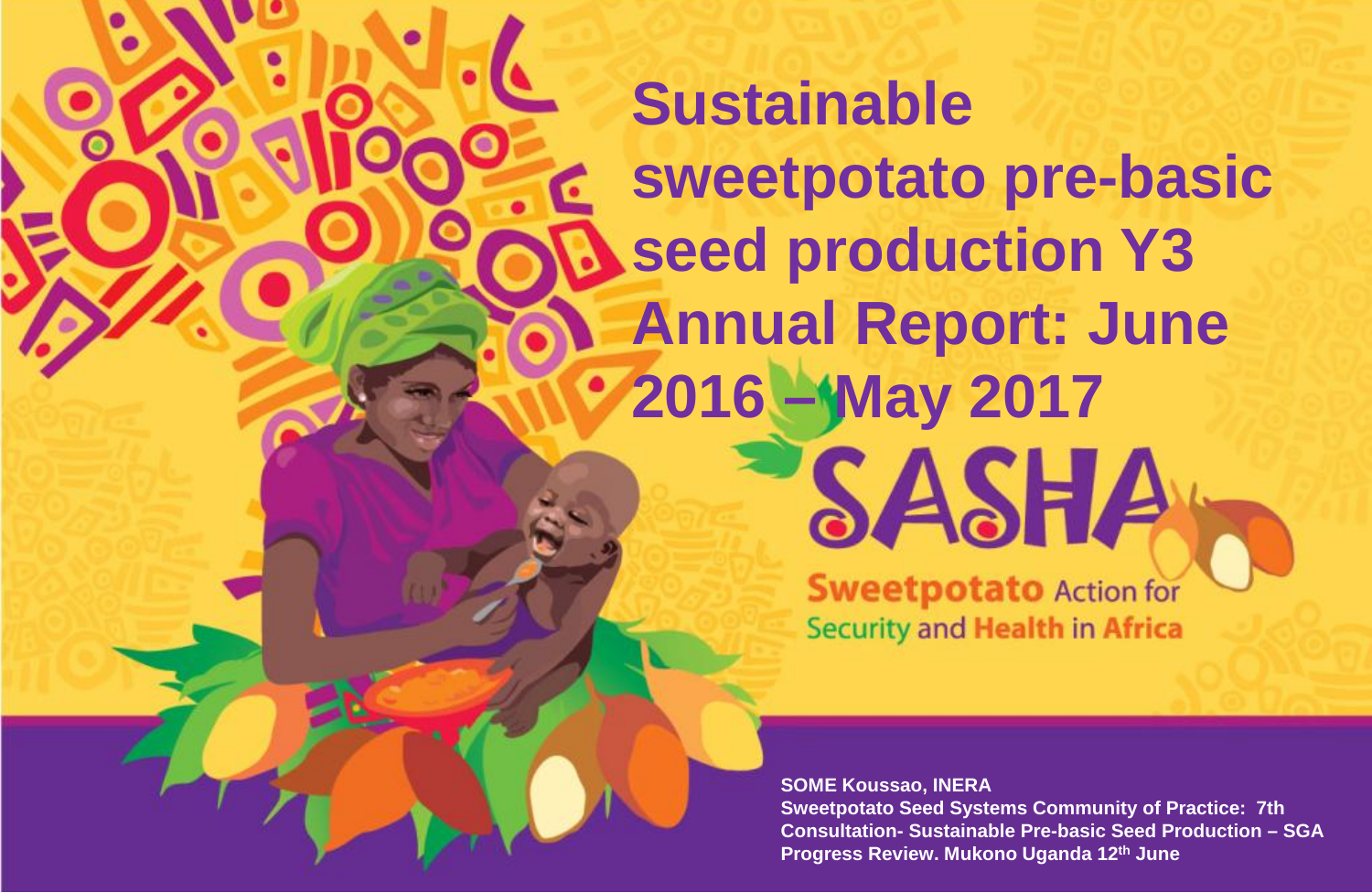### **Production: capacities?**



Period: current status at end of Y3 (May 31, 2017)

| <b>Facilities</b>                | No.<br>units | <b>Irrigation</b><br>(Y/N) | <b>Total</b><br>m | <b>Method</b><br>(poly, pot,<br>bench/trough,<br>open) | RMT/<br><b>Conventional</b> | Total no. of<br>plants | <b>Multiplication</b><br>Rate |
|----------------------------------|--------------|----------------------------|-------------------|--------------------------------------------------------|-----------------------------|------------------------|-------------------------------|
| Screen house                     | 12           | IN                         | 180               | Pot                                                    | Conventionn<br>al           | 4538                   | 6                             |
| Mobile net<br><b>tunnels</b>     |              |                            |                   |                                                        |                             |                        |                               |
| Open field<br>multiplication     |              |                            |                   |                                                        |                             |                        |                               |
| <b>Basic seed</b><br>multipliers |              |                            | 5000              | Open                                                   | <b>RMT</b>                  | 25000                  | 10                            |

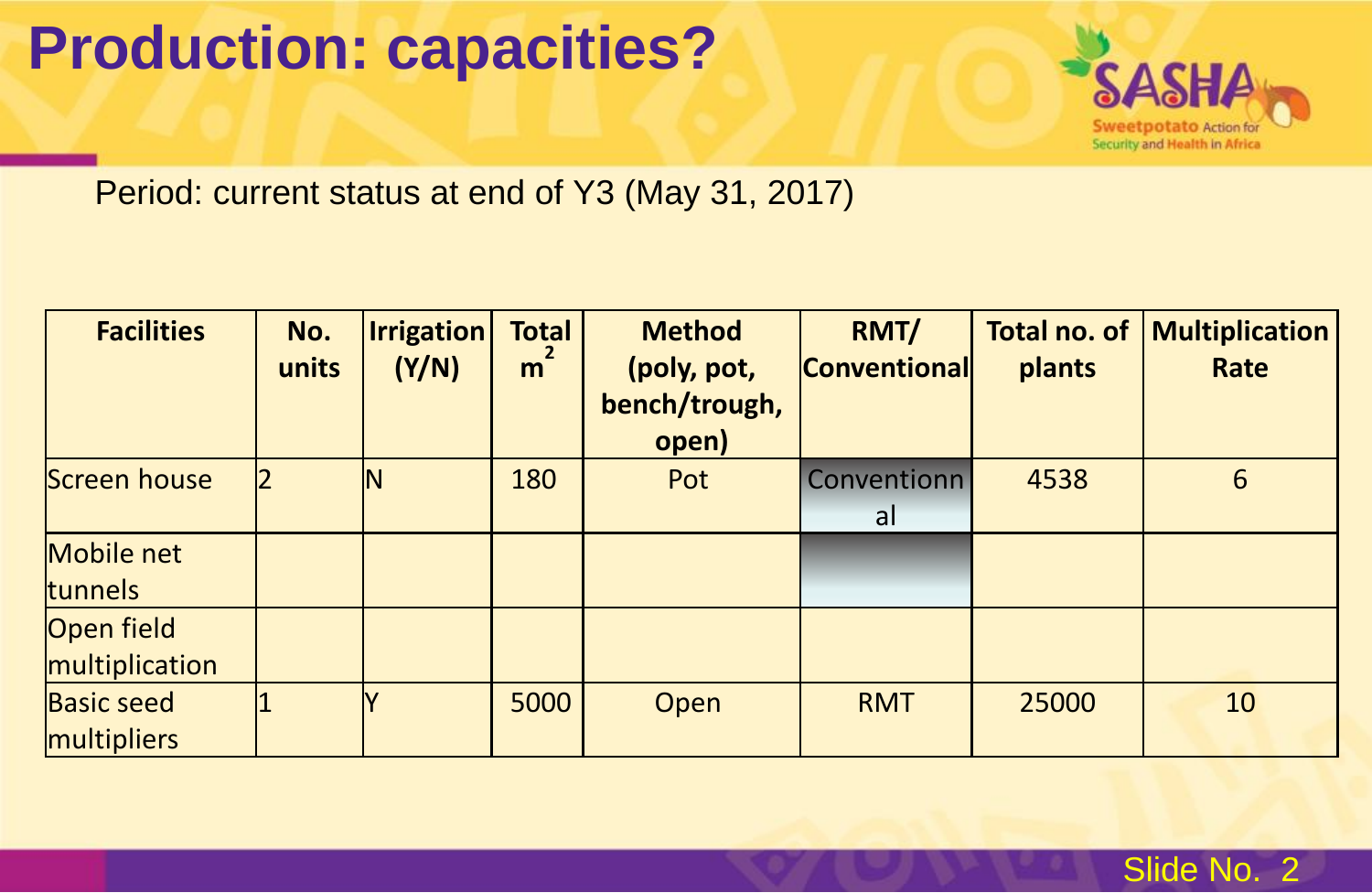### **Production: targets vs actuals?**



Names of varieties under pre-basic multiplication: Tiebele-2, BF59xCIP-4, BF92xIB-2

Period: **June 2016 – May 2017**

| <b>Activities</b>                    | <b>Unit</b>      | <b>Planned No.</b>                               | <b>Achieved</b> | %     |
|--------------------------------------|------------------|--------------------------------------------------|-----------------|-------|
|                                      | $(8$ size)       | (June 16 – May 17)  (June 16 – May   achievement |                 |       |
|                                      |                  |                                                  | 17)             |       |
| <b>TC</b> initiation                 | <b>Plantlets</b> |                                                  |                 |       |
| TC micro-propagation                 | Plantlets        |                                                  |                 |       |
| <b>Hardening</b>                     | Plants           |                                                  |                 |       |
| Screen house multiplication Cuttings |                  | 35000                                            | 27216           | 77.76 |
| Mobile net tunnel                    | <b>Cuttings</b>  |                                                  |                 |       |
| multiplication                       |                  |                                                  |                 |       |
| Open field multiplication            | <b>Cuttings</b>  | 500000                                           | 250000          | 50    |

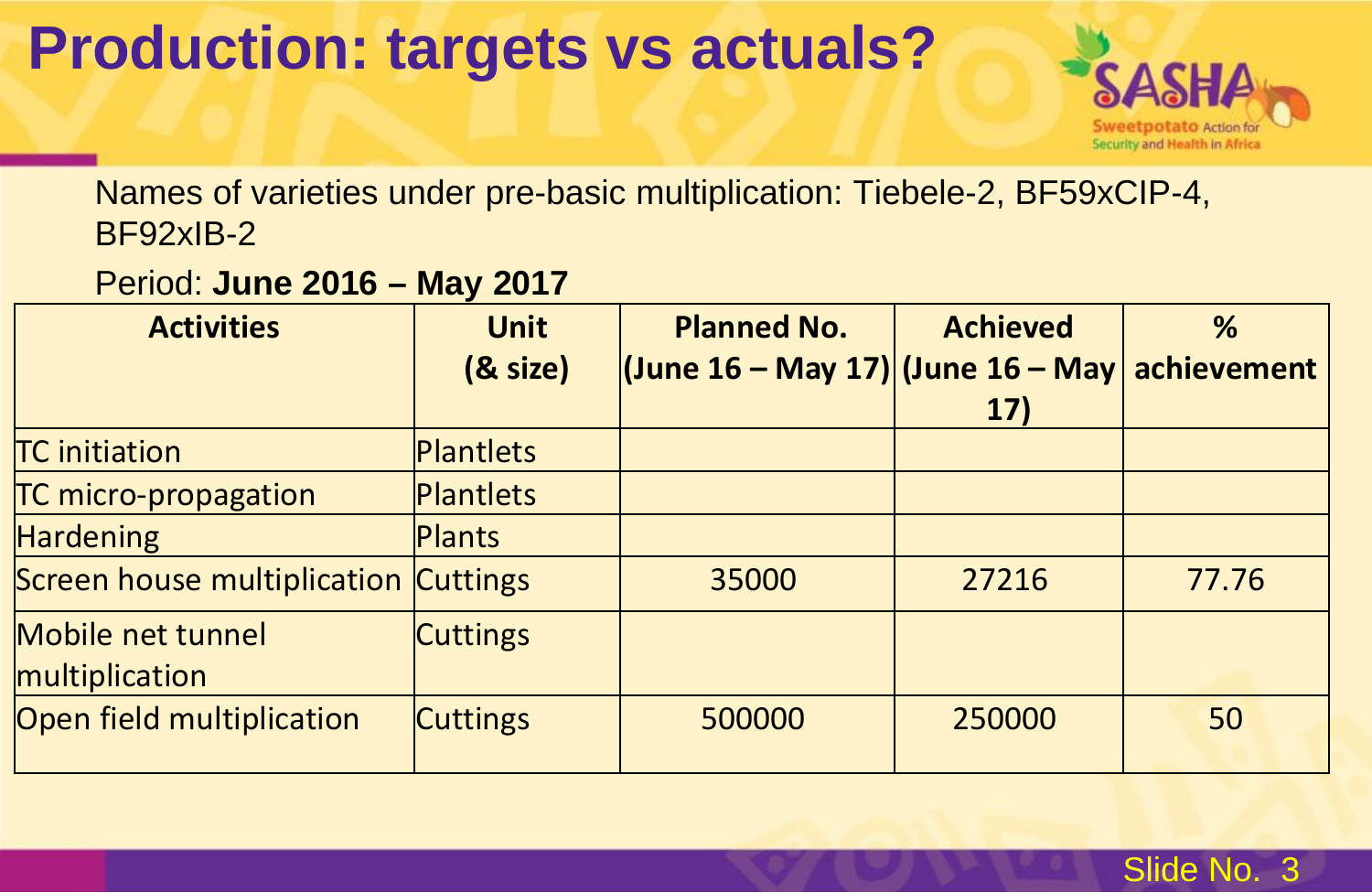## **Comments on production targets**



- Actions taken during year 3 to increase multiplication rates:
	- E.g. monitored water use efficiency (avoid water stress during heat time), increase plant density
- Actions taken during year 3 to reduce costs of production:

 $-$  E.g.

• Key challenges for year 3:

– E.g. Same

- Lessons to share for year 3:
	- $-$  E.g.

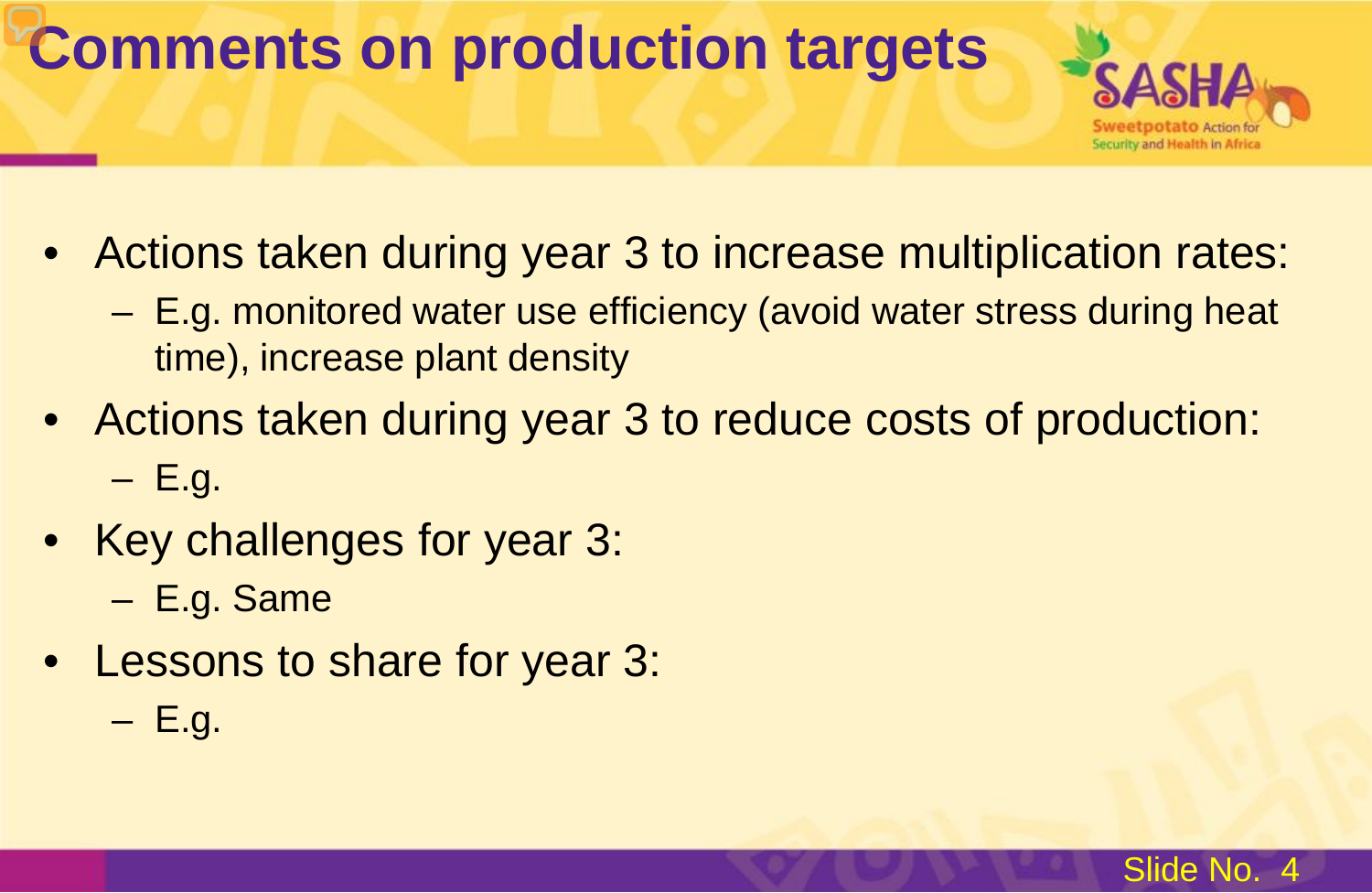## **Quality management: June 2016- May 2017**



- No. of plants virus indexed (grafted on *I Setosa* and tested with NCM-ELISA): 0
	- No. found negative (and %) 8 (53%)
- % tested over last year and results
	- Variety:BF59xCIP-4…result: clean
	- Variety:BF92xTIB-2…result: 6 minor virus types identified
	- Variety:Tiebele-2…result: clean
- Seed standards and inspection protocol
	- Current status: validation meeting held in April 2017, adoption in process
	- Are external inspections being conducted for field multiplication: No

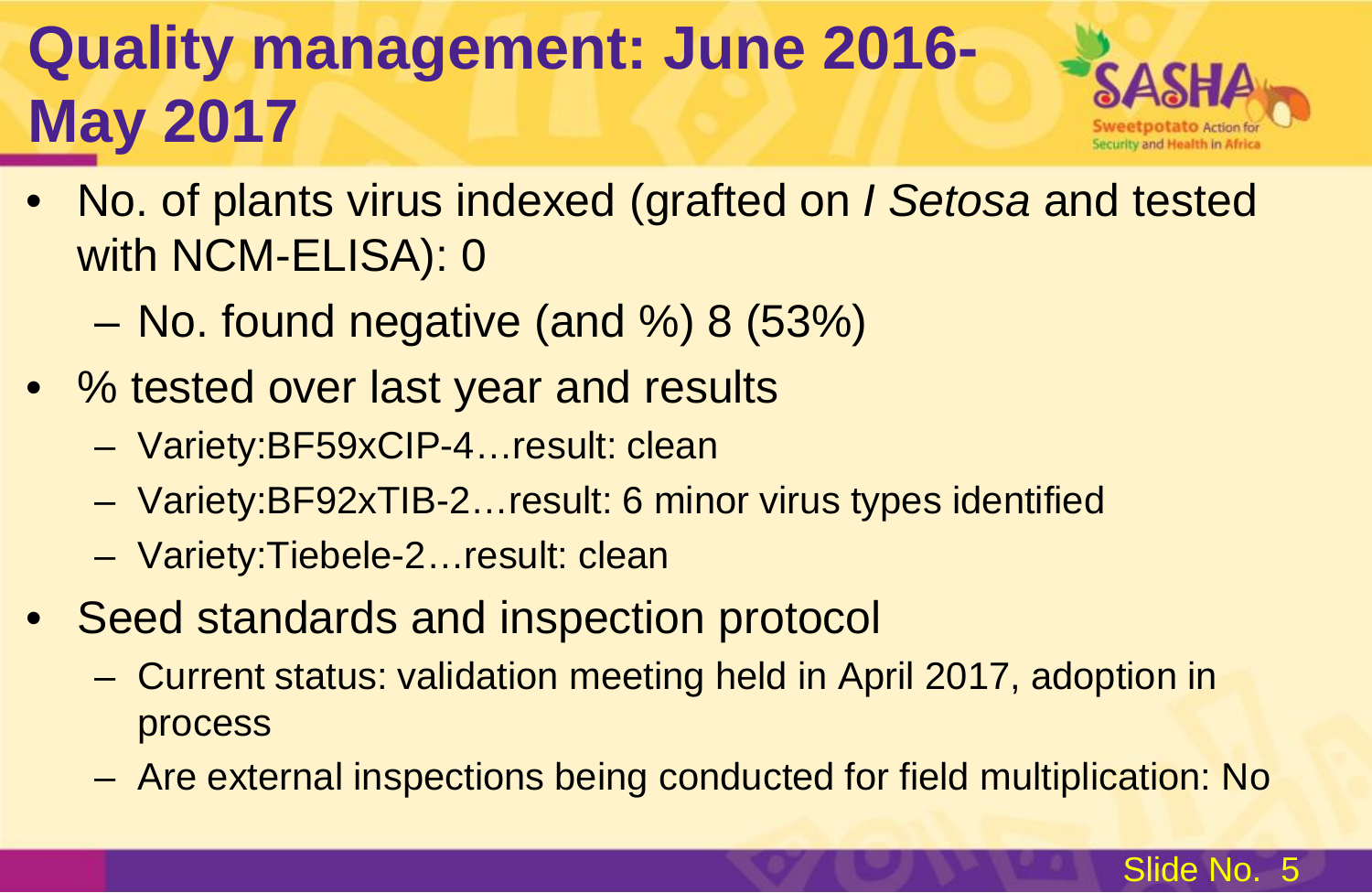## **Stakeholder meetings: June 2016 – May 2017, and planned**



| Date of<br>meeting held | No.<br><b>participants</b><br>(M/F) | <b>Types of</b><br>participant | <b>Main topics</b>                             | <b>Follow up</b><br><b>actions</b> |
|-------------------------|-------------------------------------|--------------------------------|------------------------------------------------|------------------------------------|
| 14 April                | 30/5                                | <b>Seed</b><br>inspectors      | <b>Validation of</b><br>inspection<br>protocol | Protocol<br>submitted              |
|                         |                                     |                                |                                                |                                    |

#### **Planned meetings (June 17 – May 18)**

| <b>Proposed</b>                     | No.          | <b>Types of</b>     | <b>Main topics</b>                  | <b>Proposed</b> |
|-------------------------------------|--------------|---------------------|-------------------------------------|-----------------|
| <b>Date</b>                         | participants | participants        |                                     | budget          |
| October-<br><b>December</b><br>2017 | 30           | <b>Stakeholders</b> | Seed demand<br>and seed<br>standard | <b>1500 USD</b> |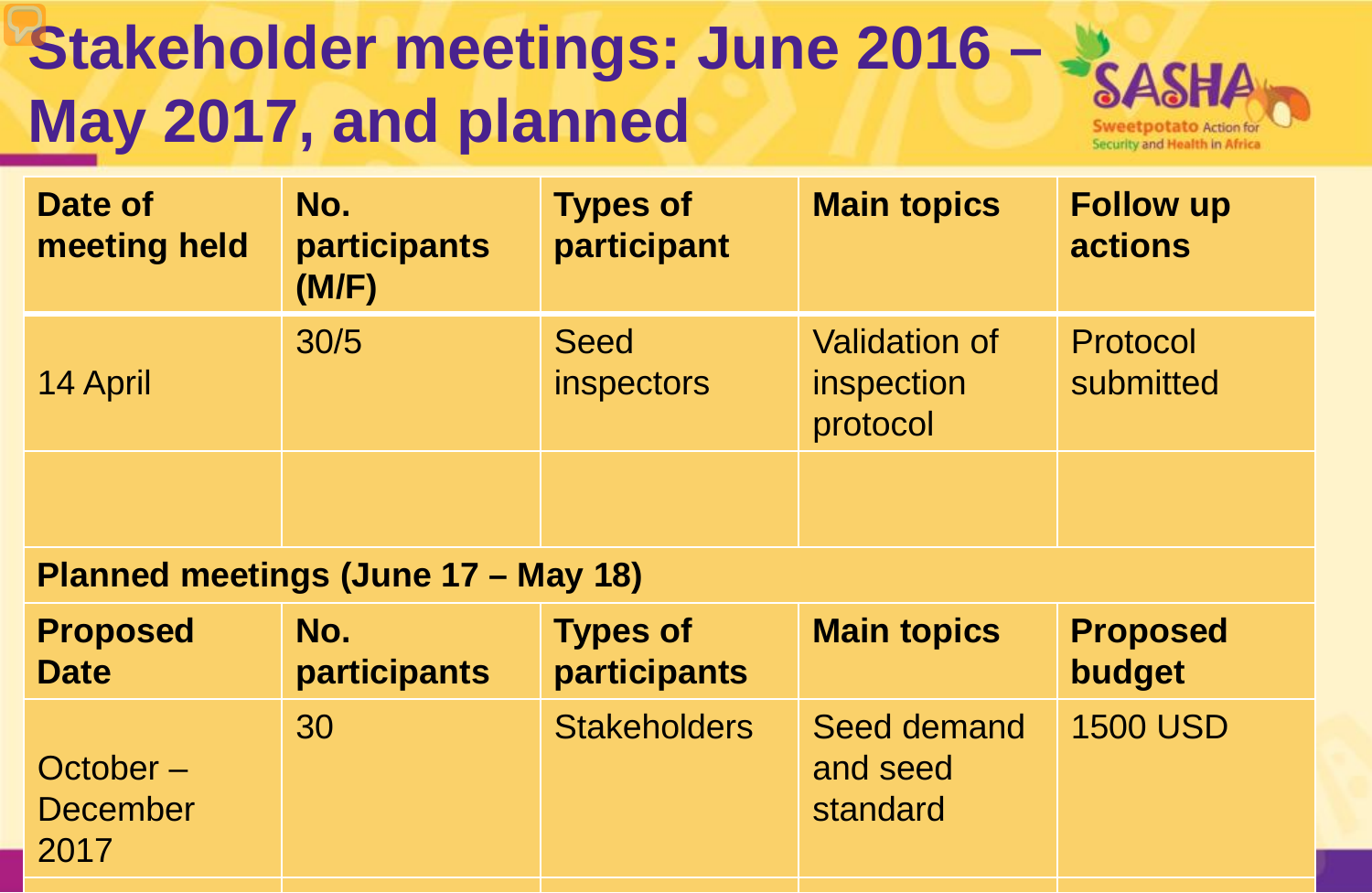#### **Training – in-country (June 16 – May 2017)** Sweetpotato Action for Security and Health in Africa

| <b>Date</b>                 | <b>Topic</b>                     | No. participants<br>(M/F) | <b>Training materials</b><br>available | <b>Comments</b>        |  |  |  |  |
|-----------------------------|----------------------------------|---------------------------|----------------------------------------|------------------------|--|--|--|--|
|                             |                                  |                           |                                        |                        |  |  |  |  |
|                             |                                  |                           |                                        |                        |  |  |  |  |
|                             | Planned for June 2017 - May 2018 |                           |                                        |                        |  |  |  |  |
| <b>Topic</b><br><b>Date</b> |                                  | No. participants          | <b>Training materials</b>              | <b>Proposed budget</b> |  |  |  |  |
|                             |                                  | (M/F)                     | available                              |                        |  |  |  |  |
| Nov-                        | Seed standards                   | 30                        | -Seed standards                        | 1500                   |  |  |  |  |
| <b>Dec</b>                  | and seed                         |                           | - Quality seed                         |                        |  |  |  |  |
|                             | multiplication                   |                           | multiplication                         |                        |  |  |  |  |
| April                       | <b>Root production</b>           | 30                        | <b>GAP of root</b>                     | 1000                   |  |  |  |  |
|                             |                                  |                           | production                             |                        |  |  |  |  |

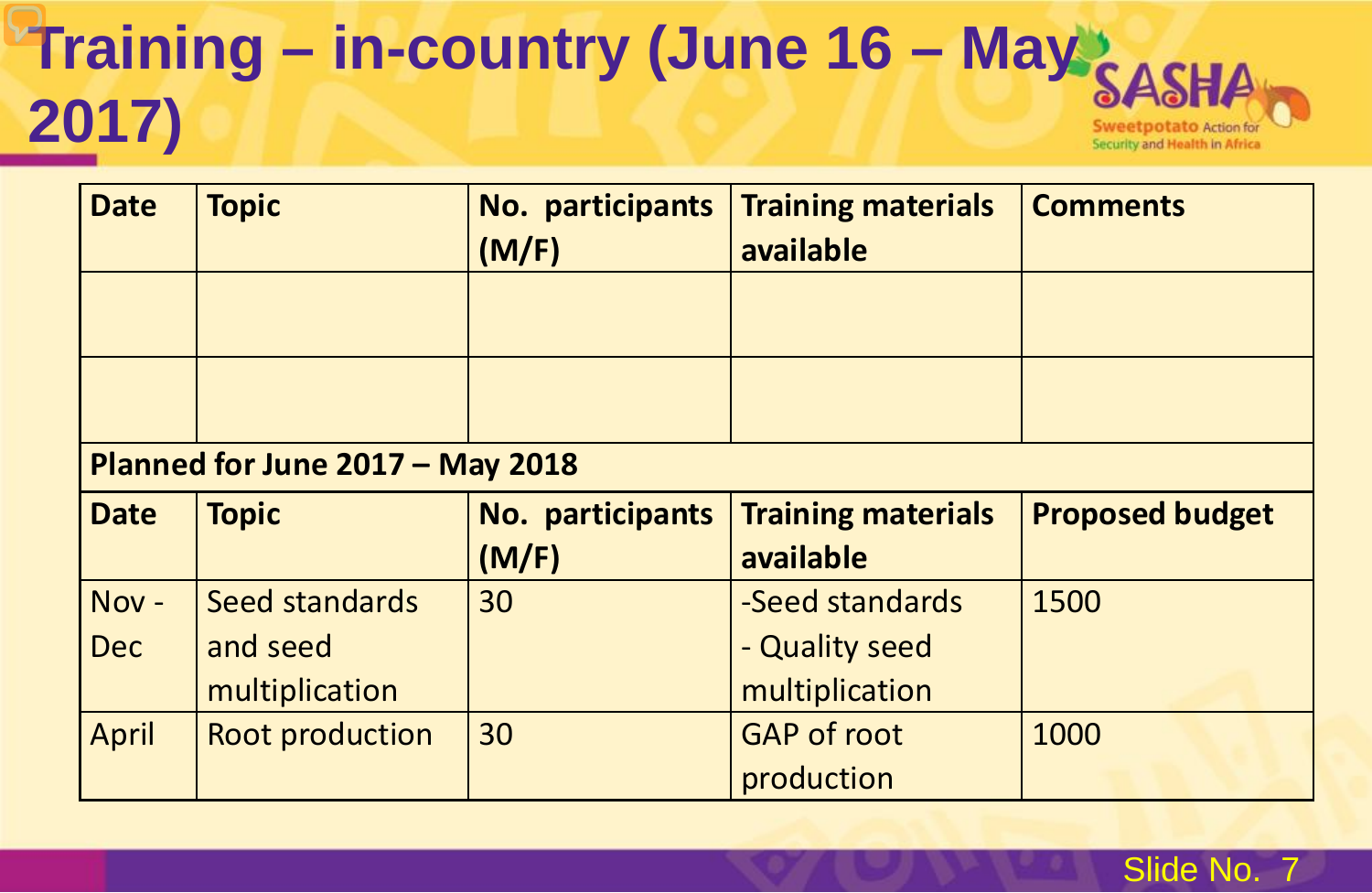#### **Marketing strategy: June 2017 – May: 2018** Sweetpotato Action for Security and Health in Africa

|                | <b>Target</b><br>group                    | <b>Message &amp;</b><br>activity                                   | <b>Time</b><br>period                    | <b>Channel/s</b>               | <b>Responsible</b> | <b>Proposed</b><br>budget | <b>Indicator of</b><br><b>SUCCESS</b>           |
|----------------|-------------------------------------------|--------------------------------------------------------------------|------------------------------------------|--------------------------------|--------------------|---------------------------|-------------------------------------------------|
| 1.             | <b>Multipliers</b>                        | Why, how<br>and when and<br>which quantity<br>to multiply          | 6 months<br>before<br>root<br>production | Training,<br>Radio             | PI                 | 1500                      | <b>Quantity</b><br>seed<br>available on<br>time |
| 2.             | NGO <sub>s</sub> ,<br><b>Institutions</b> | Where, when<br>and which<br>quantity to<br>source quality<br>seeds | <b>Dec</b>                               | <b>Stakeholders</b><br>meeting | PI                 | 1500                      | Quantity<br>ordered                             |
| 3              | Root<br>producers                         | <b>Quality seed</b><br>on root<br>production                       | 3 months<br>before<br>root<br>production | <b>Training</b>                | PI                 | 1000                      | <b>Quantity of</b><br>seed bought               |
| $\overline{4}$ |                                           |                                                                    |                                          |                                |                    |                           |                                                 |

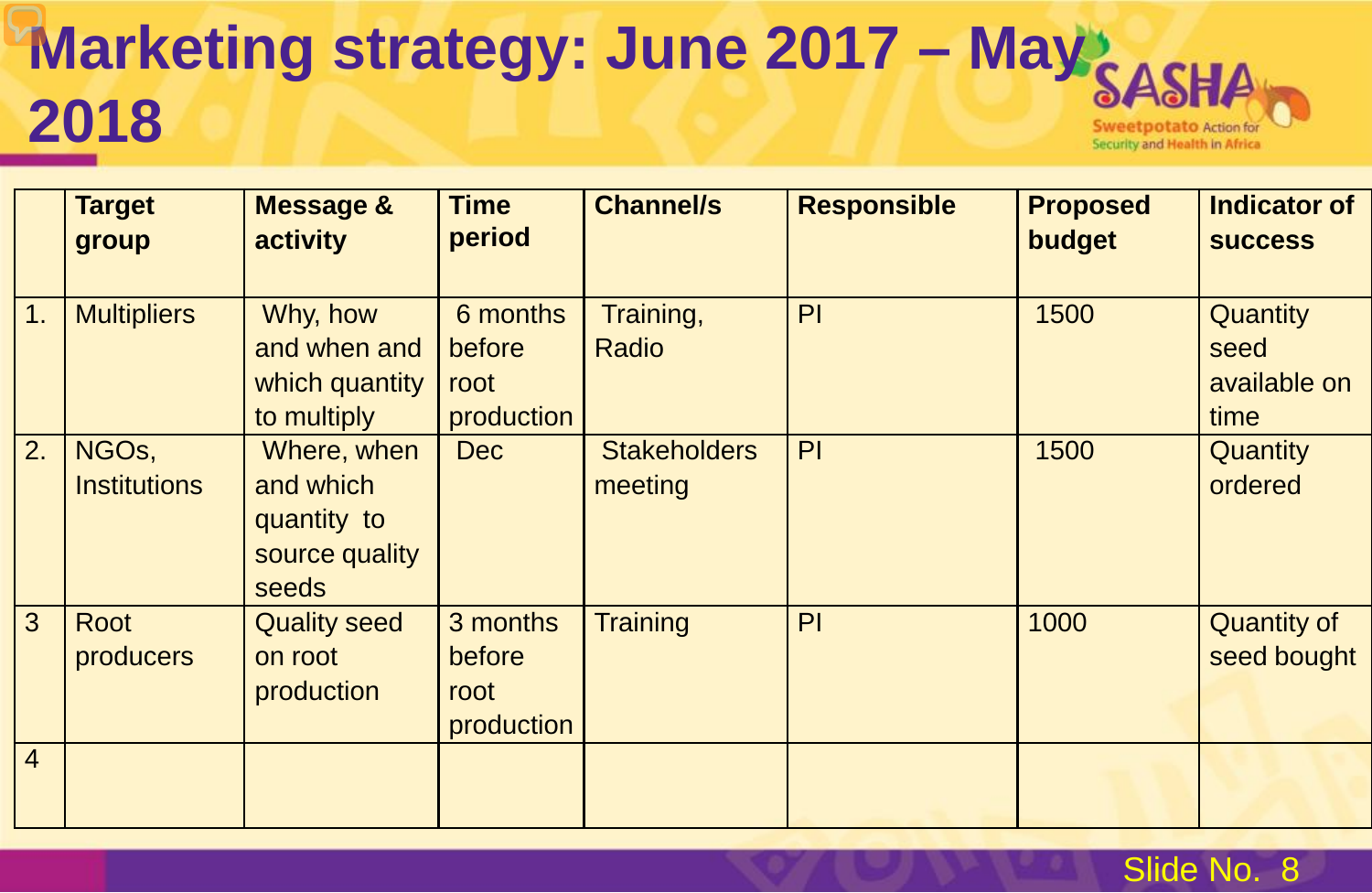## **June 17 - May 2018: key areas for strengthening performance of bizplan**

- Technical
	- Assist in finalizing the business plan
- Institutional
	- Utilization of revolving fund
- Financial
	- ……

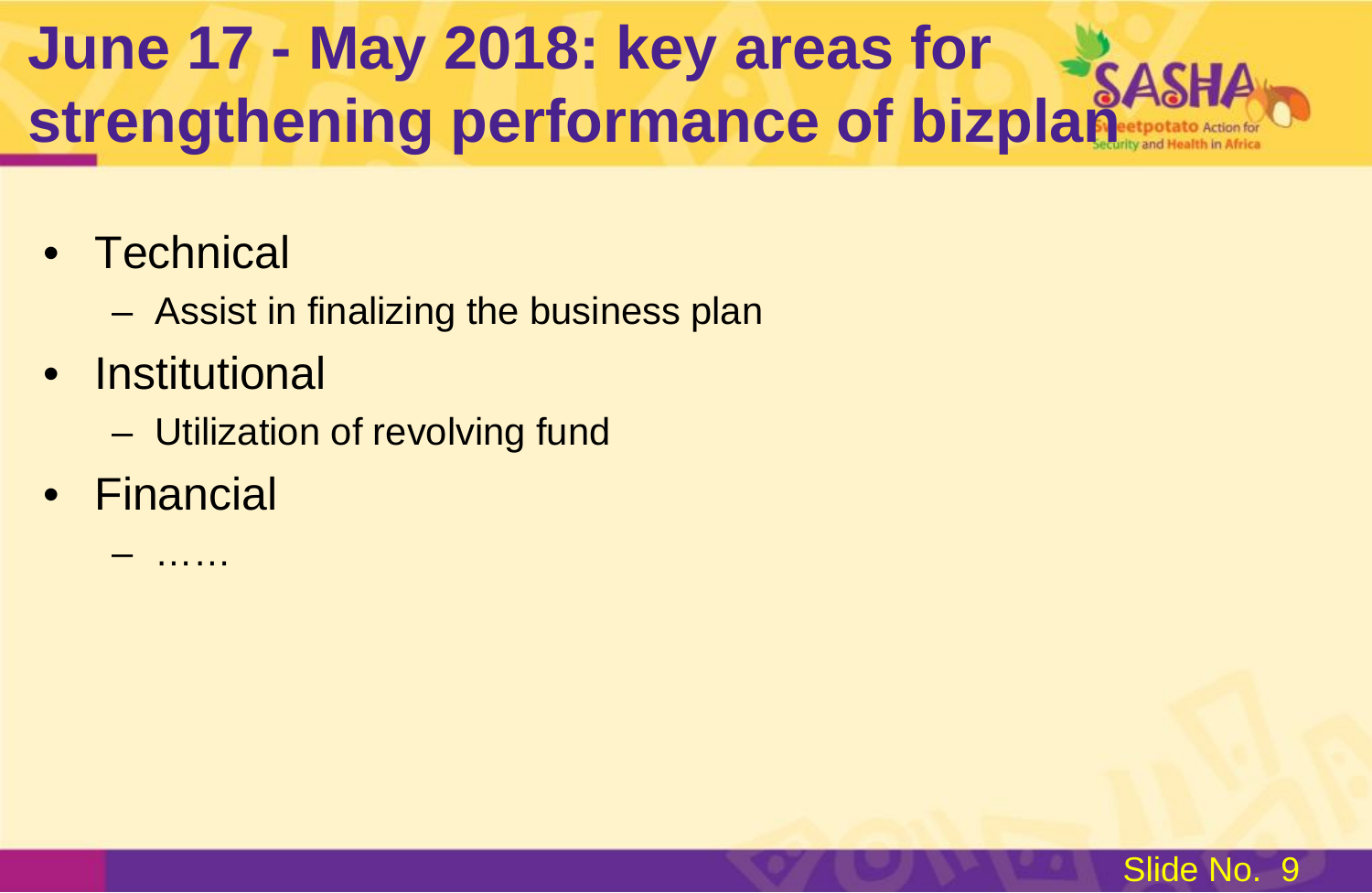## **2 BEST PHOTOS**



- Inspecting seed
- INERA Kamboinse, April 2017
- SOME staff and seed inspectors
- SOME